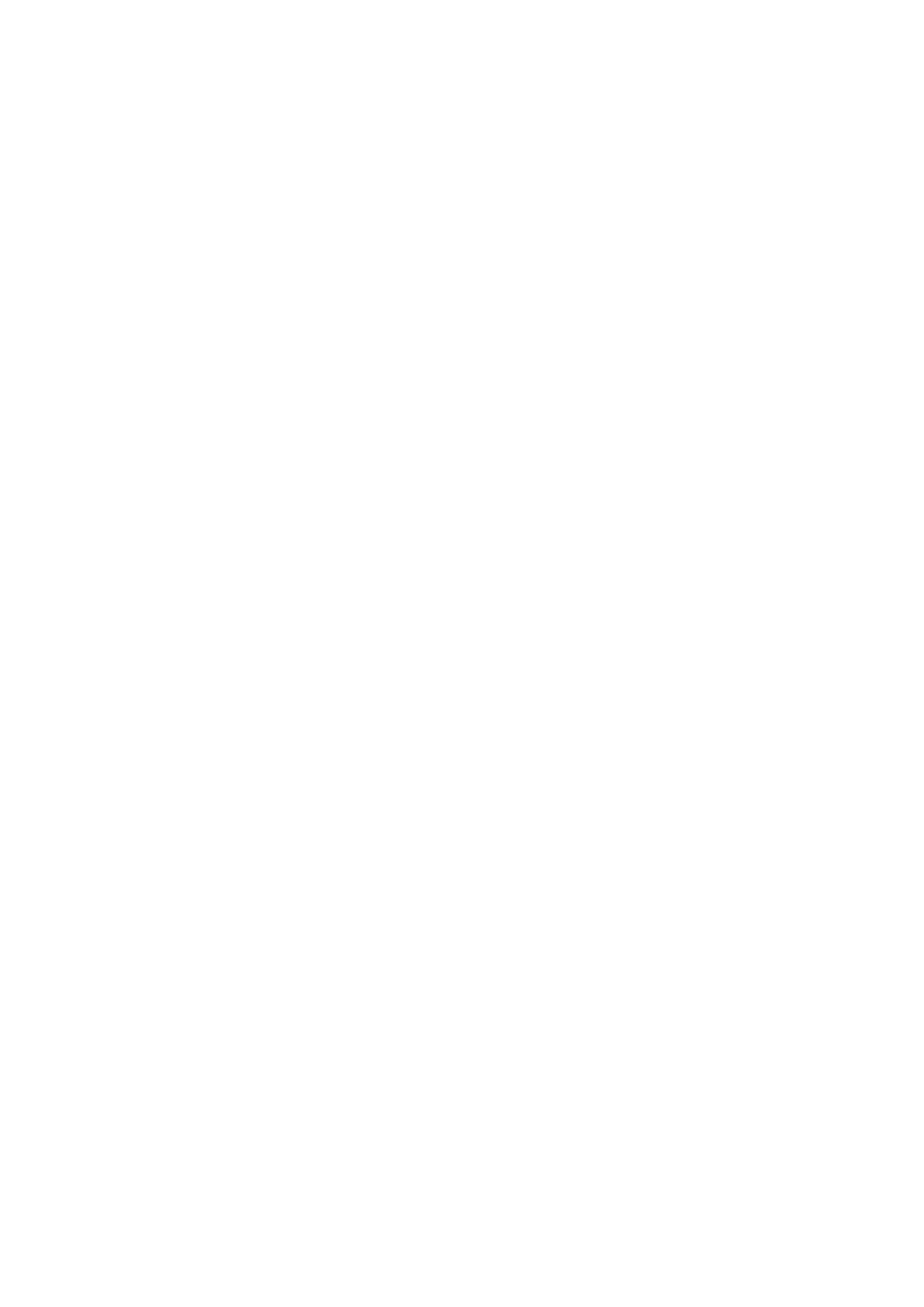#### **Introduction to the fishery**

1. This report describes the exploratory longline fishery for Patagonian toothfish (*Dissostichus eleginoides*) in Division 58.4.3a. The fishery in Division 58.4.3 began as a new fishery in 1997 (Conservation Measure (CM) 113/XV). Following the Commission's decision that high levels of illegal, unreported and unregulated (IUU) fishing for *Dissostichus* spp. in the Convention Area had rendered it unrealistic to consider this fishery as 'new' (CCAMLR-XVIII, paragraph 10.14), along with a renewed interest in this fishery, the fishery was reclassified as exploratory in 2000. Prior to 2017, this fishery was an exploratory fishery for *Dissostichus* spp., however, in order to better align the target species with the assessment process, the target species was specified as *D. eleginoides*, with any Antarctic toothfish (*D. mawsoni*) caught counting towards the catch limit for *D. eleginoides.*

2. In 2001, the boundaries of Division 58.4.3 were reassigned based on ecological considerations, and two new divisions were formed: Division 58.4.3a (Elan Bank) and Division 58.4.3b (BANZARE Bank). Since 2005, licensed longline vessels have fished in Division 58.4.3a targeting primarily *D. eleginoides* (Table 1).

| Season | Catch limit | Reported catch (tonnes) | Estimated      |       |                              |  |
|--------|-------------|-------------------------|----------------|-------|------------------------------|--|
|        | (tonnes)    | D. mawsoni              | D. eleginoides | Total | <b>IUU</b> catch<br>(tonnes) |  |
| 2005   | 250         | 9                       | 97             | 105   | 98                           |  |
| 2006   | 250         |                         | 88             | 89    |                              |  |
| 2007   | 250         |                         | 3              |       |                              |  |
| 2008   | 250         |                         | 9              | 9     |                              |  |
| 2009   | 86          |                         | 31             | 31    |                              |  |
| 2010   | 86          |                         |                |       |                              |  |
| 2011   | 86          |                         | 4              |       | $\ast$                       |  |
| 2012   | 86          |                         | 37             | 37    | $\ast$                       |  |
| 2013   | 32          |                         | 16             | 16    | $\ast$                       |  |
| 2014   | 32          |                         | 32             | 32    | $\ast$                       |  |
| 2015   | 32          |                         | 15             | 15    | $\ast$                       |  |
| 2016   | 32          |                         |                |       | $\ast$                       |  |
| 2017   | 32          |                         |                | 2     | $\ast$                       |  |

Table 1: Catch history for *Dissostichus* spp. in Division 58.4.3a. (Source: STATLANT data for past seasons, and catch and effort reports for the current season, past reports for IUU catch.)

\* Not estimated.

3. The current limits on the exploratory fishery for *D. eleginoides* in Division 58.4.3a are described in CM 41-06. From 2009 to 2012, the precautionary catch limit for *Dissostichus* spp. was set at 86 tonnes, but in 2013 it was reduced to 32 tonnes and remained at that level in 2017.

4. In 2017, the fishery was limited to one French- and one Japanese-flagged vessel using longlines, one French vessel fished.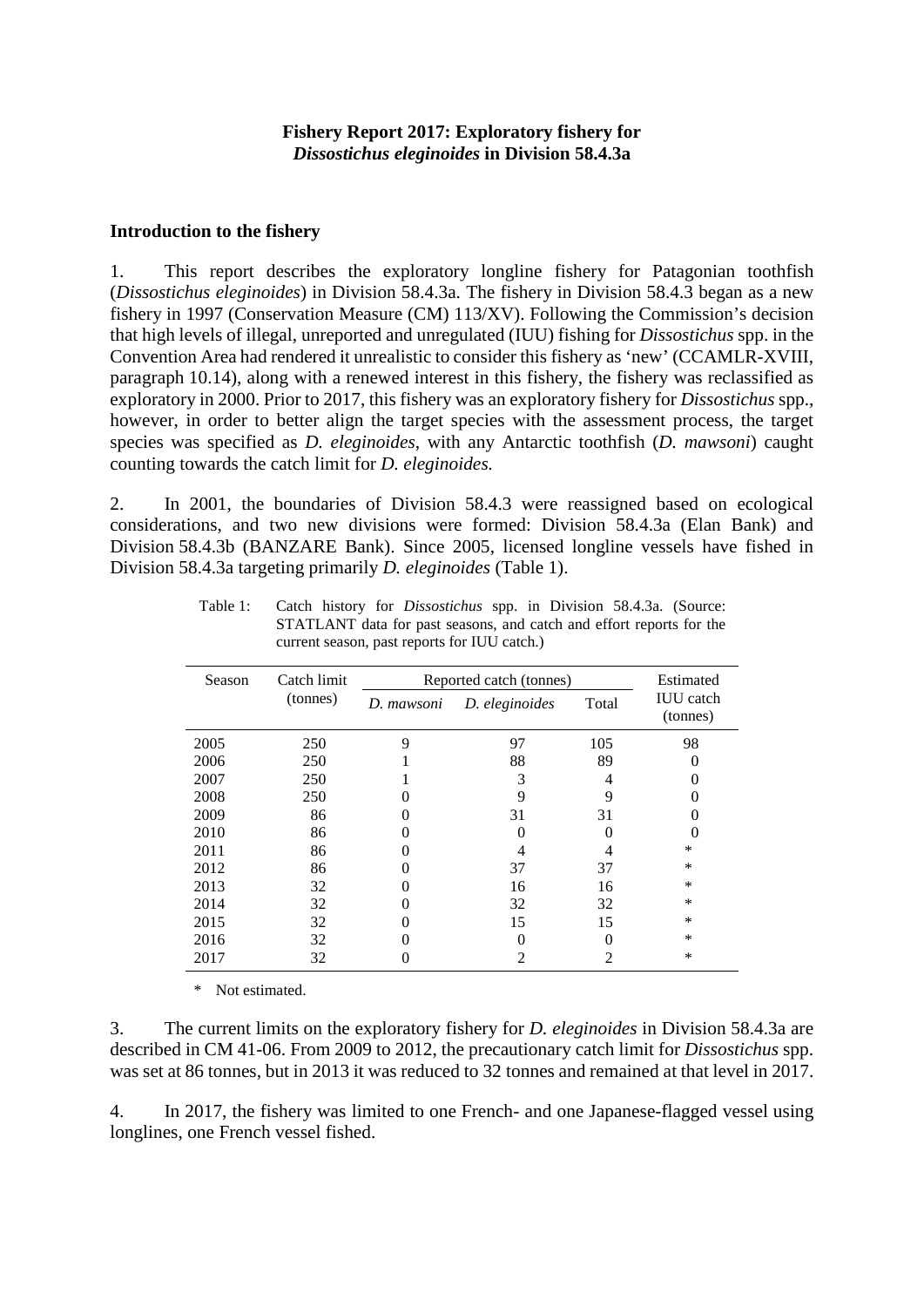5. For 2018, one vessel from France and one from Japan notified their intention to participate in the exploratory fishery for *D. eleginoides* in Division 58.4.3a.

### **Reported catch**

6. Reported catches of *Dissostichus* spp. in recent seasons peaked in 2005 at 105 tonnes when, along with *D. eleginoides*, smaller catches of *D. mawsoni* were also taken. Since 2008, the catches have been exclusively *D. eleginoides* (Table 1).

### **Illegal, unreported and unregulated (IUU) fishing**

7. According to French surveillance data, there was little evidence of IUU fishing in Division 58.4.3a (Elan Bank) between 2006 and 2008, however, IUU fishing activities were observed during the 2009 and remained prevalent until 2013. IUU fishing activities have not been observed in this division since 2013, however, considering the previous interest in this region, IUU activity may still be occurring but remaining undetected. Furthermore, information from satellite surveillance trials indicated the presence of unidentified vessels in this division in 2016. Since 2011, following the recognition of methodological issues in its assessment, no estimates of the IUU catch of *Dissostichus* spp. have been provided for this division (SC-CAMLR-XXIX, paragraph 6.5).

### **Data collection**

8. Catch limits for CCAMLR's fisheries for *D. mawsoni* and *D. eleginoides* for the 'assessed' fisheries in Subareas 48.3, 88.1 and 88.2 and Division 58.5.2 are set using fully integrated assessments; more basic approaches are used for the 'data-poor' fisheries (in Subarea 48.6 and in Area 58 outside the exclusive economic zones (EEZs)). The management of these data-poor fisheries has been a major focus of attention in CCAMLR in recent years after the acknowledgement that commercial fishing by itself had resulted in too few data to develop a full assessment of the targeted stocks in these areas. CCAMLR has developed a framework for designing and undertaking research fishing designed to lead to an assessment of these toothfish stocks in the short to medium term, established under the provisions of CM 41-01. This research planning framework has three phases: prospecting phase, biomass estimation phase and assessment development phase, with a set of decisions and review for the progression between stages.

9. In order to obtain the data necessary for a stock assessment, catch limits for research fishing by commercial vessels are set at a level intended to provide sufficient information (including sufficient recaptures of tagged fish) to achieve a stock assessment within a time period of 3 to 5 years. These catch limits are also set so that they provide reasonable certainty that exploitation rates at the scale of the stock or research unit will not negatively impact the stock. Appropriate exploitation rates are based on estimates from areas with assessed fisheries and are not more than 3–4% of the estimated stock size. In 2012 and 2013, CCAMLR put in place a more structured approach to setting catch limits, and spatially constraining research, in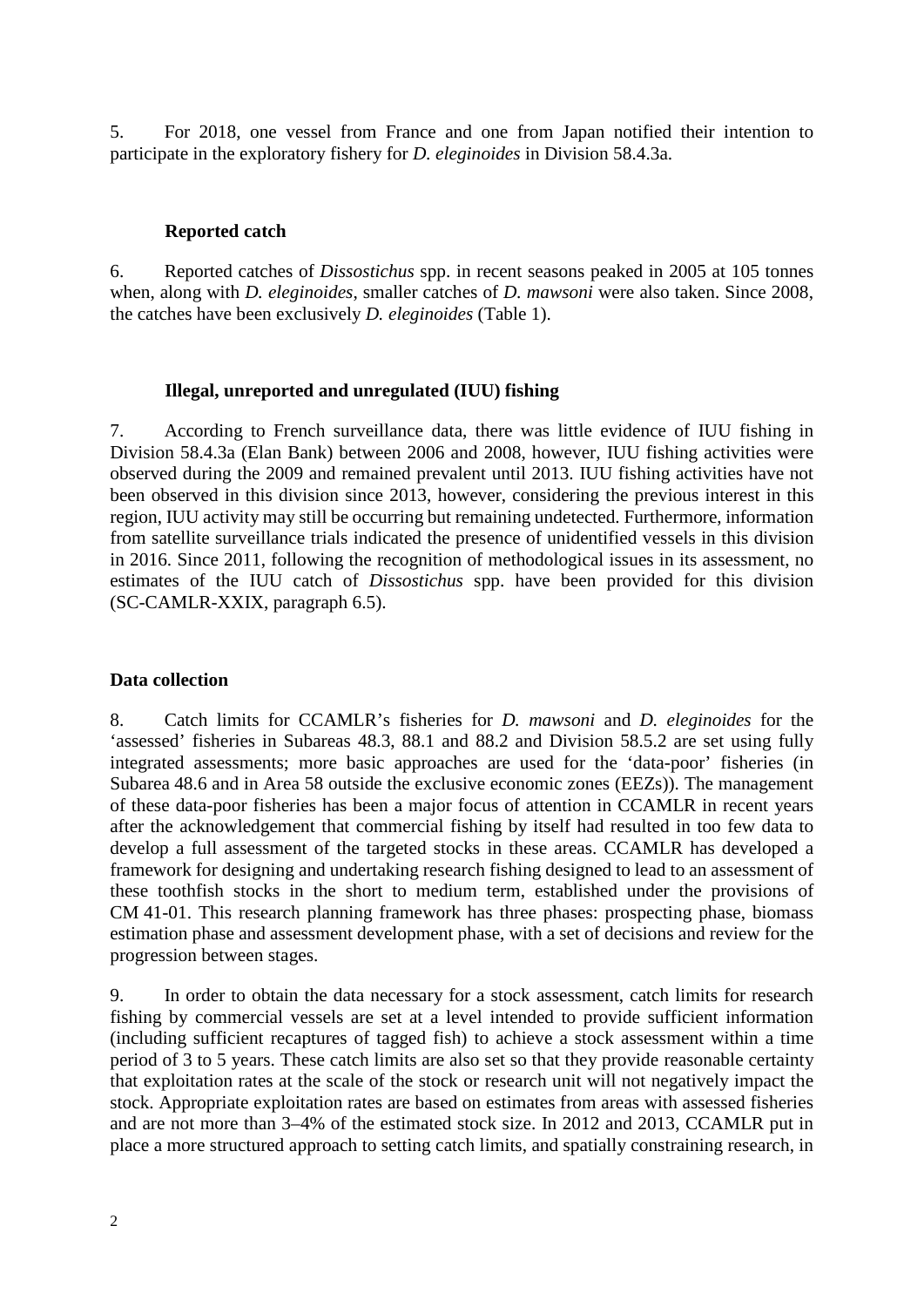data-poor fisheries. This process attempts to use all available information combined with a regular review process to make progress, while recognising the inherent uncertainties and data limitations in data-poor fisheries (see Appendix 1).

#### **Biological data**

10. The collection of biological data under CM 23-05 is conducted as part of the CCAMLR Scheme of International Scientific Observation. In exploratory longline fisheries targeting *D. mawsoni* or *D. eleginoides*, biological data collection includes representative samples of length, weight, sex and maturity stage, as well as collection of otoliths for age determination of the target and most frequently taken by-catch species.

### **Length distributions of catches**

11. The length-frequency distributions of *D. eleginoides* caught in this fishery are presented for all years in which the number of that species measured was more than 150 fish. These length-frequency distributions are unweighted (i.e. they have not been adjusted for factors such as the size of the catches from which they were collected). The interannual variability exhibited in the figure may reflect differences in the fished population, but is also likely to reflect changes in the gear used, the number of vessels in the fishery and the spatial and temporal distribution of fishing.

12. The length-frequency distributions of catches for *D. eleginoides* for each season from 2008 to present indicate that most *D. eleginoides* caught in Division 58.4.3a ranged from 30 to 150 cm in length (Figure 1). A bimodal distribution was observed in 2012. The 2013 catch had broad modes evident at approximately 50–80 and 90–130 cm, while the catch in 2014 was relatively unimodal with the highest frequency of individuals in the 50–90 cm range.



Figure 1: Annual length-frequency distributions of *Dissostichus eleginoides* caught in Division 58.4.3a. The number of hauls from which fish were measured (N) and the number of fish measured (n) in each year are provided. Note: length-frequency distributions are only presented for those years/SSRUs in which the number of fish measured was >150.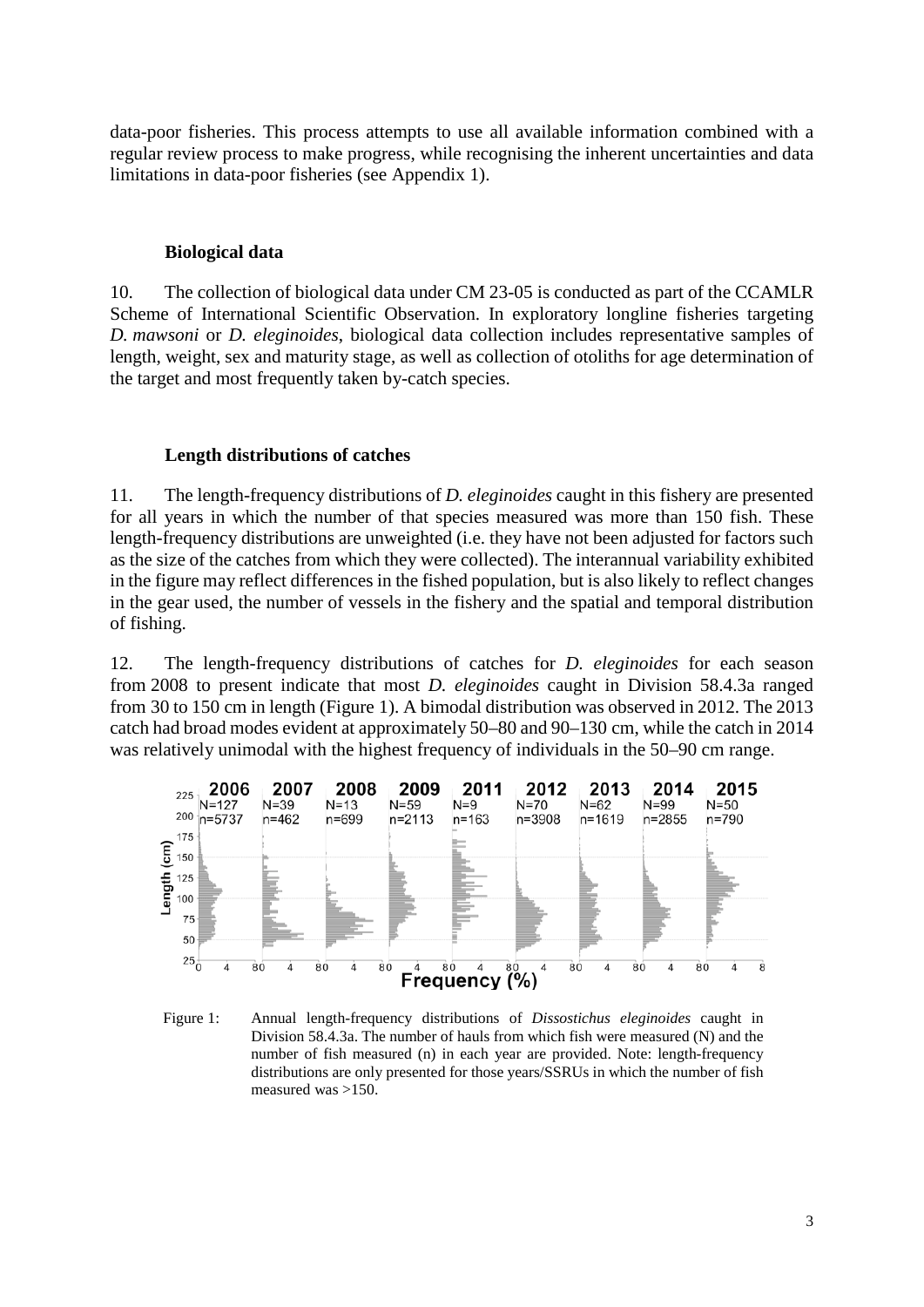### **Tagging**

13. Since 2012, vessels have been required to tag and release *Dissostichus* spp. at a rate of 5 fish per tonne of green weight caught (Table 2). The tag-overlap statistic estimates the representative similarity between the size distributions of those fish that are tagged by a vessel and of all the fish that are caught by that vessel. Each vessel catching more than 10 tonnes of each species of *Dissostichus* is required to achieve a minimum tag-overlap statistic of 60% (Annex 41-01/C).

14. Since 2007, a total of 831 *D. eleginoides* have been tagged and 59 recaptured in Division 58.4.3a (Table 3).

## **Life-history parameters**

### **Data collection**

15. The life histories of *D. mawsoni* and *D. eleginoides* are characterised by slow growth, low fecundity and late maturity. Both *D. mawsoni* and *D. eleginoides* appear to have protracted spawning periods, taking place mainly in winter, but which may start as early as late autumn and extend into spring. However, as this is the period least accessible to fishing, and thus the collection of biological data, specific life-history traits for these species are limited (WG-FSA-08/14). The areas that are considered to be the most likely spawning grounds for *D. mawsoni* include the north of the Ross Sea associated with the Pacific–Antarctic Ridge (small-scale research units (SSRUs) 881B–C) and the Amundsen Ridge (SSRU 881E) in the Amundsen Sea. In the Cooperation Sea, *D. mawsoni* most likely spawn on BANZARE Bank (Division 58.4.3b). *Dissostichus eleginoides* are thought to spawn in deep water around South Georgia Island (Subarea 48.3), Bouvet Island (Subarea 48.6) and on the Kerguelen Plateau (Divisions 58.5.1 and 58.5.2).

### **Parameter estimates**

16. There are no specific life-history parameters for either *D. mawsoni* or *D. eleginoides* in this division; the parameters used in assessed fisheries can be found in the 'Stock assessment' appendices of the relevant Fishery Reports.

### **Stock assessment status**

17. A preliminary stock assessment for Division 58.4.3a was detailed in WG-SAM-08/05 and employed a biomass dynamic surplus production model to assess the status of the stock using the tag/release of 199 individuals and recapture of six individuals from 2005 and 2006 data respectively, as well as legal and estimated illegal catches. Resultant stock size estimates were then used to estimate long-term yields (using the CCAMLR decision rules) under four different assumptions about the additional uncertainty in future stock dynamics, beyond that already accounted for in the stock assessment. This gave a range of potential long-term yields of 113, 105, 103 and 86 tonnes, which encompassed a wide range of future stock dynamic uncertainty assumptions.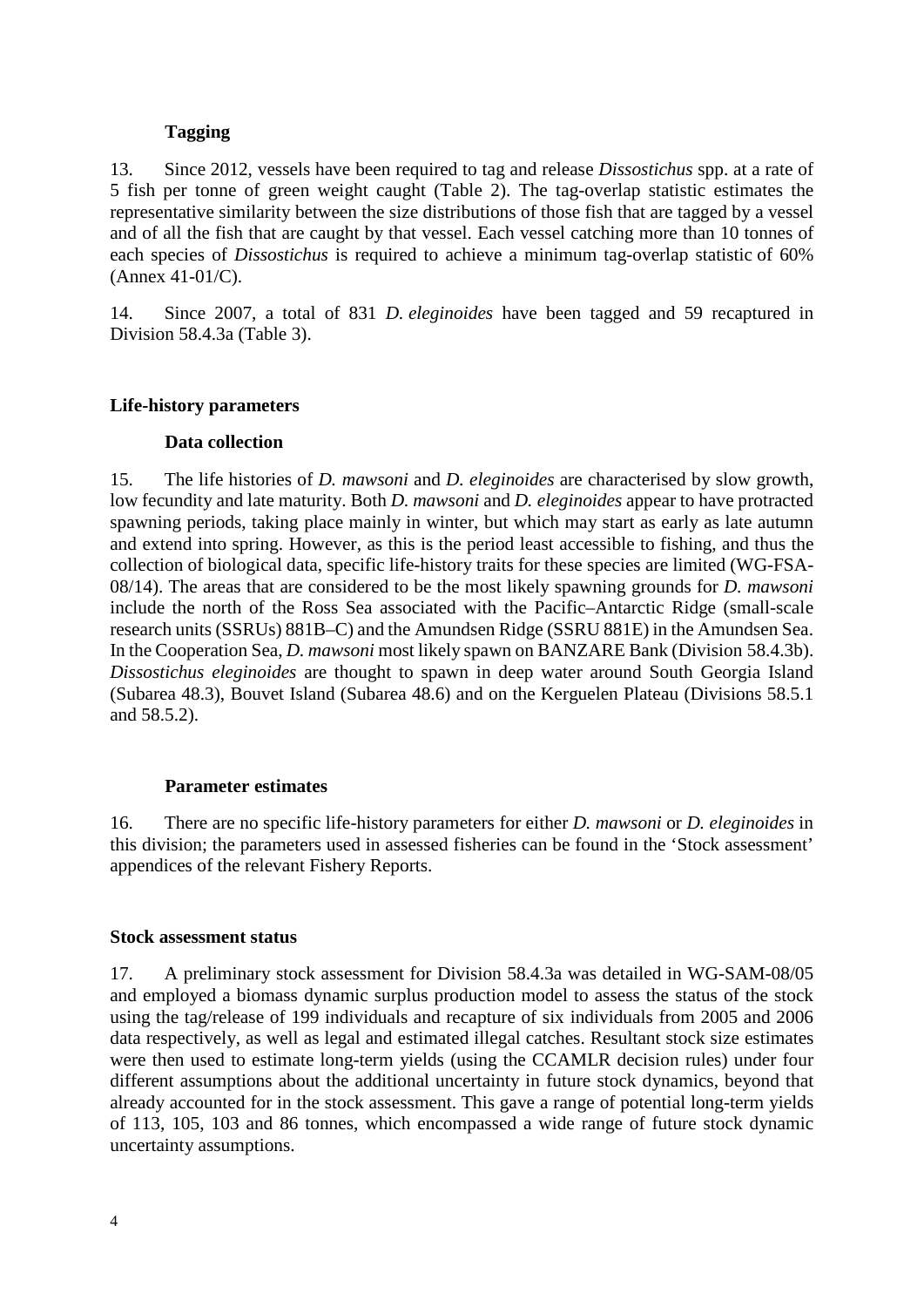Table 2: Annual tagging rate, by vessel, operating in the exploratory fishery for *Dissostichus* spp. in Division 58.4.3a. The tag-overlap statistics (CM 41-01) for *Dissostichus mawsoni* and *D. eleginoides* respectively are provided in brackets. Values for the tag-overlap statistic are not calculated for catches of less than 10 tonnes (2007–2014) or less than 30 fish tagged (since 2015) (\*). - indicates that no fish were tagged. No fishing took place in 2016.

| <b>Flag State</b>                   | Vessel name                                                   | Season                       |              |               |      |            |               |      |                                                                                                                                                                                           |      |      |               |
|-------------------------------------|---------------------------------------------------------------|------------------------------|--------------|---------------|------|------------|---------------|------|-------------------------------------------------------------------------------------------------------------------------------------------------------------------------------------------|------|------|---------------|
|                                     |                                                               | 2007                         | 2008         | 2009          | 2010 | 2011       | 2012          | 2013 | 2014                                                                                                                                                                                      | 2015 | 2016 | 2017          |
| France<br>Japan<br>Spain<br>Uruguay | Saint André<br>Shinsei Maru No. 3<br>Tronio<br><i>Banzare</i> | $1.8$ (*, *)<br>$2.2$ (-, *) | 4.7 $(-, *)$ | $3.7$ (*, 45) |      | $3.9(-,*)$ | $6.9$ (-, 79) |      | 9.2 $\left(\text{-}, \text{*}\right)$ 5.6 $\left(\text{-}, 85\right)$ 9.6 $\left(\text{-}, \text{*}\right)$<br>6.0 $\left(-, * \right)$ 6.9 $\left(-, * \right)$ 5.8 $\left(-, 72\right)$ |      |      | 6.8 $(-, 72)$ |
| Tagging rate                        |                                                               |                              |              |               |      |            |               |      |                                                                                                                                                                                           |      |      |               |

Table 3: The number of individuals of *Dissostichus eleginoides* tagged in each year. The number of fish recaptured by each vessel/year is provided in brackets. No fishing took place in 2016.

| <b>Flag State</b>                   | Vessel name                                            | Season       |           |        |      |           |        |                         |                  |                |                       |       |
|-------------------------------------|--------------------------------------------------------|--------------|-----------|--------|------|-----------|--------|-------------------------|------------------|----------------|-----------------------|-------|
|                                     |                                                        | 2007         | 2008      | 2009   | 2010 | 2011      | 2012   | 2013                    | 2014             | 2015           | 2016                  | 2017  |
| France<br>Japan<br>Spain<br>Uruguay | Saint André<br>Shinsei Maru No. 3<br>Tronio<br>Banzare | 4(0)<br>5(0) | 41 $(2)$  | 113(2) |      | 14(0)     | 235(9) | 60<br>(11)<br>56<br>(1) | 90(22)<br>110(3) | 6(3)<br>84 (3) |                       | 13(3) |
| Total                               |                                                        | 9(0)         | (2)<br>41 | 113(2) | 0(0) | (0)<br>14 | 235(9) | 116 (12)                | 200(25)          | 90(6)          | (0)<br>$\overline{0}$ | 13(3) |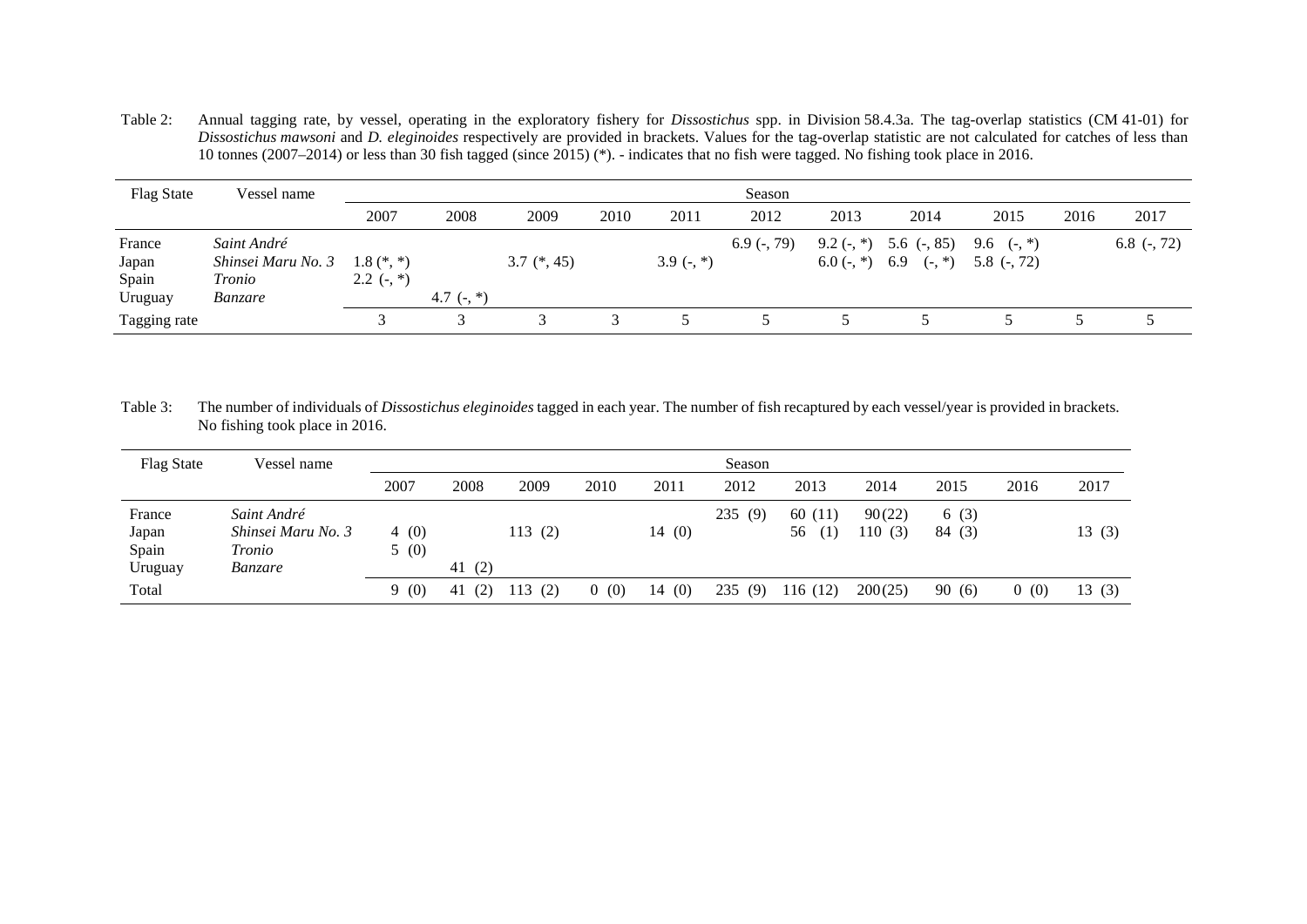### **By-catch of fish and invertebrates**

## **Fish by-catch**

18. Catch limits for by-catch species groups (macrourids, rajids and other species) are defined in CM 33-03 and provided in Table 4. Within these catch limits, the total catch of by-catch species shall not exceed the following limits:

- skates and rays  $(rajids) 2$  tonnes
- *Macrourus* spp. 5 tonnes
- all other species combined 5 tonnes.
- Table 4: Catch history for by-catch species (macrourids, rajids and other species), catch limits and number of rajids released alive in Division 58.4.3a. Catch limits are for the whole fishery (see CM 33-03 for details). No fishing took place in 2016. (Source: fine-scale data.)

| Season |                            | <b>Macrourids</b>             |                            | Rajids                        | Other species      |                            |                               |
|--------|----------------------------|-------------------------------|----------------------------|-------------------------------|--------------------|----------------------------|-------------------------------|
|        | Catch<br>limit<br>(tonnes) | Reported<br>catch<br>(tonnes) | Catch<br>limit<br>(tonnes) | Reported<br>catch<br>(tonnes) | Number<br>released | Catch<br>limit<br>(tonnes) | Reported<br>catch<br>(tonnes) |
| 2005   | 26                         | $\overline{2}$                | 50                         | 17                            | 985                | 20                         | 2                             |
| 2006   | 26                         |                               | 50                         | 7                             |                    | 20                         |                               |
| 2007   | 26                         | 0                             | 50                         | 0                             |                    | 20                         |                               |
| 2008   | 26                         | $\theta$                      | 50                         | 2                             |                    | 20                         | 0                             |
| 2009   | 26                         | $\overline{c}$                | 50                         | $\overline{c}$                | 57                 | 20                         | 2                             |
| 2010   | 26                         | $\theta$                      | 50                         | $\overline{0}$                |                    | 20                         | 0                             |
| 2011   | 26                         | $\theta$                      | 50                         | 0                             |                    | 20                         | 0                             |
| 2012   | 26                         | 4                             | 50                         | 32                            |                    | 20                         | 3                             |
| 2013   | 26                         | $\overline{2}$                | 50                         | $\overline{0}$                | 3666               | 20                         |                               |
| 2014   | 26                         | $\overline{2}$                | 50                         | $\overline{c}$                | 6148               | 20                         |                               |
| 2015   | 26                         | $\overline{0}$                | 50                         | $\overline{0}$                | 572                | 20                         | 0                             |
| 2016   | 26                         |                               | 50                         |                               |                    | 20                         |                               |
| 2017   | 5                          | $<$ 1                         | 2                          | $<$ 1                         | 602                | 5                          | $< \! 1$                      |

19. If the by-catch of any one species is equal to, or greater than, 1 tonne in any one haul or set, then the fishing vessel must move at least 5 n miles away for a period of at least five days.

20. If the catch of *Macrourus* spp. taken by a single vessel in any two 10-day periods exceeds 1 500 kg in a 10-day period and exceeds 16% of the catch of *Dissostichus* spp. in that period, the vessel shall cease fishing for the remainder of the season.

21. Those skates and rays which are caught alive and which have not been tagged (CM 41-01, Annex 41-01/C, paragraphs 2v and vii), should be released by cutting the snood and, when practical, removing the hooks, and the number recorded and reported.

22. The by-catch in Division 58.4.3a consists predominantly of rajids with a maximum, reported in 2012, of 32 tonnes or 64% of the catch limit for that group (Table 4).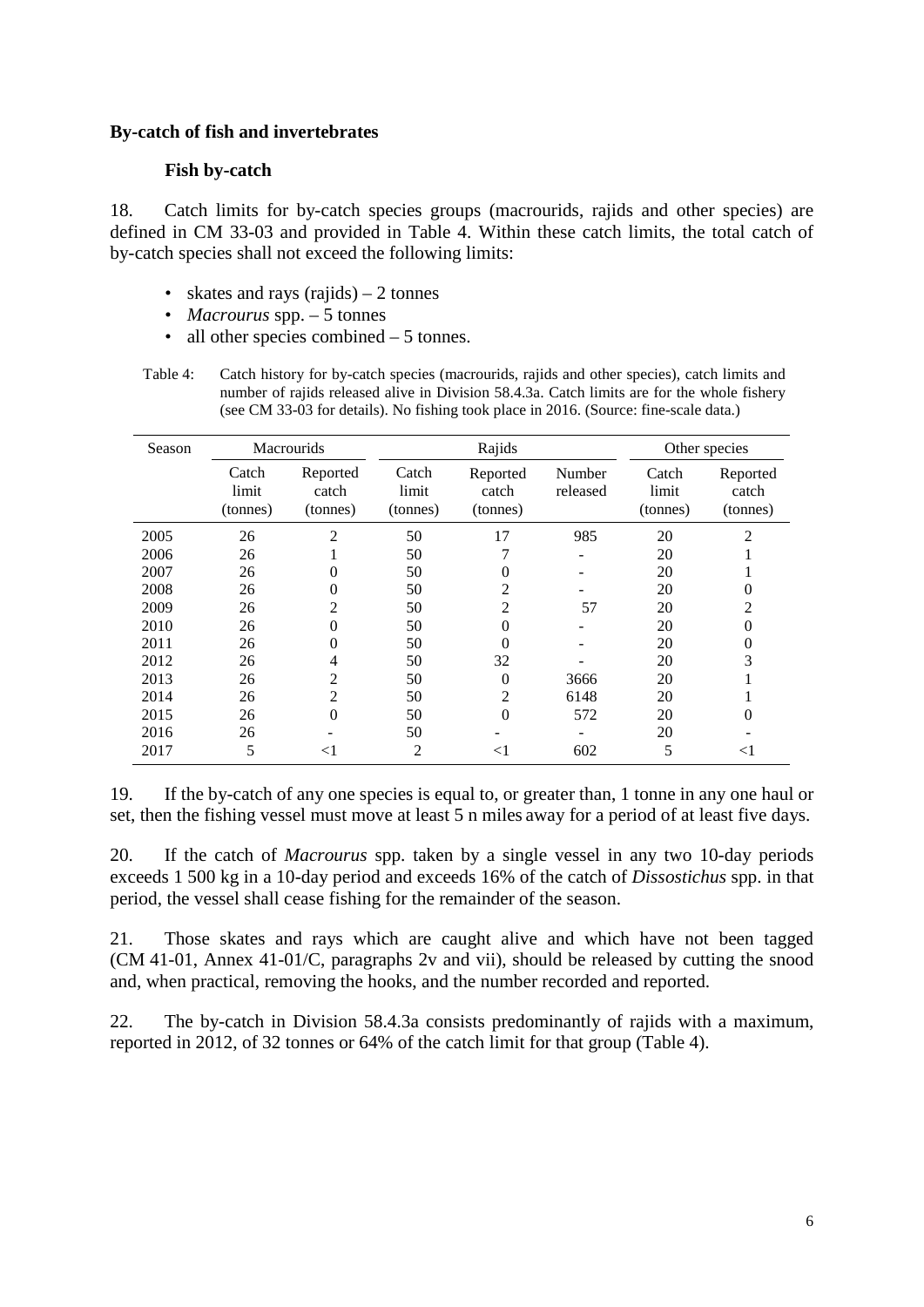## **Invertebrate by-catch including VME taxa**

23. All Members are required to submit, within their general new (CM 21-01) and exploratory (CM 21-02) fisheries notifications, information on the known and anticipated impacts of their gear on vulnerable marine ecosystems (VMEs), including benthos and benthic communities such as seamounts, hydrothermal vents and cold-water corals. All of the VMEs in CCAMLR's VME Register are currently afforded protection through specific area closures, the locations and other details of which can be found in Annex 22-09/A.

24. There are no VMEs or VME Risk Areas designated in Division 58.4.3a.

# **Incidental mortality of seabirds and marine mammals**

## **Incidental mortality**

25. Prior to 2012, there were no bird mortalities observed in Division 58.4.3a. In that year, a single mortality of a white-chinned petrel (*Procellaria aequinoctialis*) was reported. There have been no observed bird mortalities since 2012.

26. There have been no observed incidental mortalities of mammals in Division 58.4.3a.

## **Mitigation measures**

27. The requirements of CM 25-02 'Minimisation of the incidental mortality of seabirds in the course of longline fishing or longline fishing research in the Convention Area' apply to this fishery. There is an exemption to the requirement for night setting by achieving the sink rates described in CM 24-02 and subject to a bird by-catch limit.

28. The risk level of birds in this fishery in Division 58.4.3a is category 3 (average) (SC-CAMLR-XXX, Annex 8, paragraph 8.1).

# **Ecosystem implications and effects**

29. There is no formal evaluation available for this fishery.

### **Current management advice and conservation measures**

30. The limits on the exploratory fishery for *D. eleginoides* in Division 58.4.3a for the forthcoming season are defined in CM 41-06: [www.ccamlr.org/measure-41-06-2017.](https://www.ccamlr.org/measure-41-06-2017)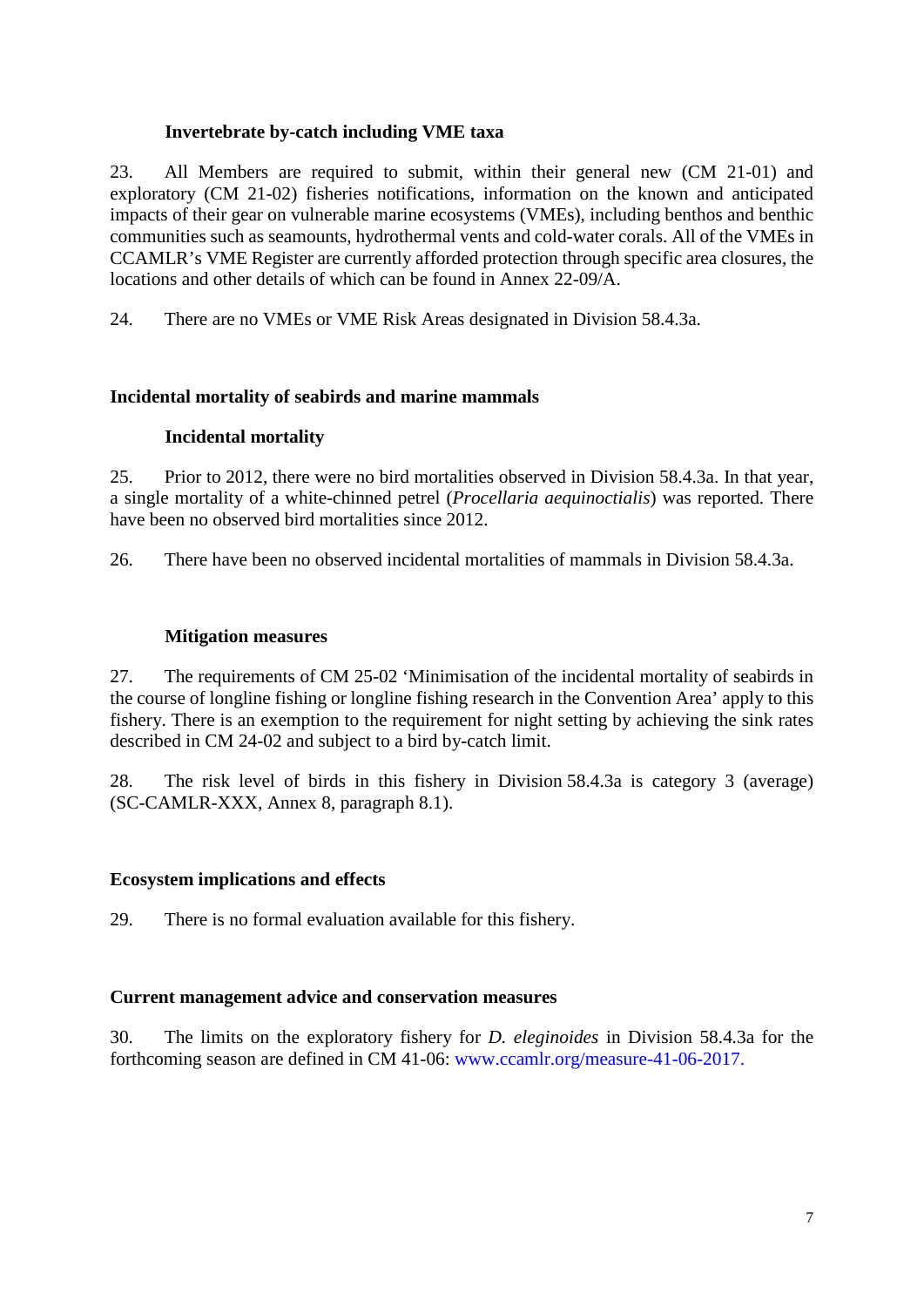## **Research plan for Division 58.4.3a**

### **Background**

A1. A robust stock assessment that provides advice on catch limits according to the CCAMLR decision rules has not been developed due to lack of information in some areas (namely, Subarea 48.6 and Divisions 58.4.1, 58.4.2 and 58.4.3a). Thus, this subarea and these divisions have been designated as 'data-poor fisheries' (SC-CAMLR-XXX, paragraph 3.122). The Scientific Committee noted that the number of research hauls and tagging rate should be increased in fine-scale rectangles in which tags had been released in the past few years to increase the likelihood of tagged fish being recaptured (SC-CAMLR-XXX, paragraphs 3.126 and 3.128). The Scientific Committee agreed that the research blocks with the high numbers of tags available for recapture identified in WG-FSA-12/60 Rev. 1 could be used as a basis for research fishing in the data-poor fisheries, and agreed that research in 2013 should be concentrated within these blocks to maximise the likelihood of recapturing tags that had been released in the previous season (SC-CAMLR-XXXI, paragraph 3.171).

A2. France and Japan had proposed research in Division 58.4.3a under Conservation Measure (CM) 21-02 (SC-CAMLR-XXXI, paragraph 3.146). The Scientific Committee welcomed the development of an assessment framework using CASAL during the meeting of the Working Group on Fish Stock Assessment (WG-FSA) and agreed that this work should be progressed to develop an assessment that is suitable to provide management advice.

A3. The Scientific Committee endorsed the continuation of this research with a catch limit of 32 tonnes during the past three years (SC-CAMLR-XXXI, paragraph 3.147; SC-CAMLR-XXXII, paragraph 3.208; SC-CAMLR-XXXIII, paragraph 3.192).

A4. The Scientific Committee noted that a substantial number of tags were now being recaptured in this fishery and there was an expectation that a robust assessment was likely for this division in the near future (SC-CAMLR-XXXIII, paragraph 3.194).

# **Objective**

- A5.1 To collect sufficient suitable data to undertake a tag-based assessment of the *Dissostichus* spp. stocks in Division 58.4.3a by 2018.
- A5.2 To collect length-frequency and other biological data from the common by-catch species.

### **Advice of the Scientific Committee**

A6. A multi-year tag-recapture experiment undertaken jointly by France and Japan was initiated and continued under the following advice by the Scientific Committee: SC-CAMLR-XXXI, paragraph 3.147; SC-CAMLR-XXXII, paragraphs 3.205 to 3.207; and SC-CAMLR-XXXIII, paragraphs 3.191 and 3.192.